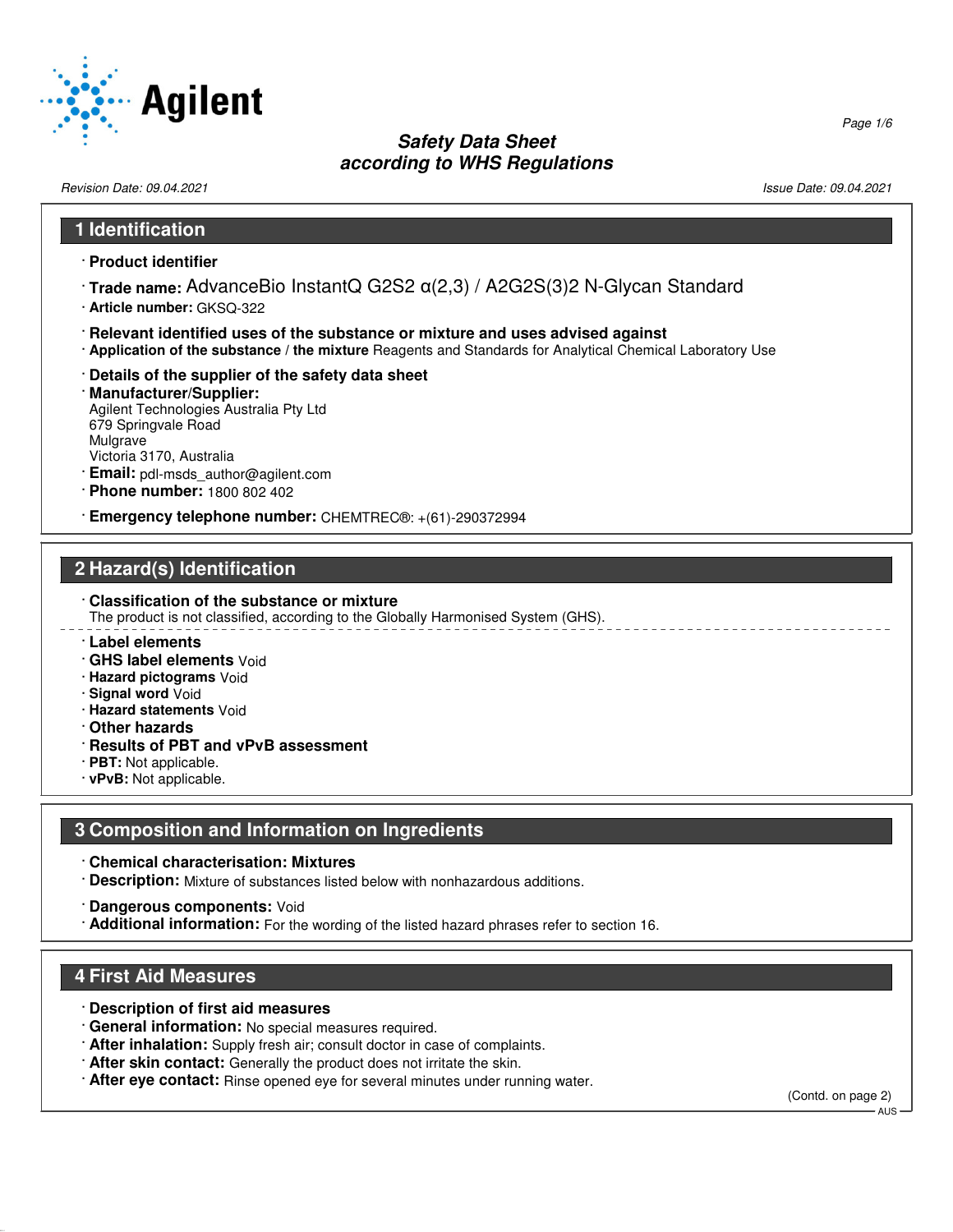Revision Date: 09.04.2021 Issue Date: 09.04.2021

**Trade name:** AdvanceBio InstantQ G2S2 α(2,3) / A2G2S(3)2 N-Glycan Standard

(Contd. of page 1)

· **After swallowing:** If symptoms persist consult doctor.

· **Information for doctor:**

· **Most important symptoms and effects, both acute and delayed** Cyanosis

· **Indication of any immediate medical attention and special treatment needed** No further relevant information available.

### **5 Fire Fighting Measures**

- · **Extinguishing media**
- · **Suitable extinguishing agents:** Use fire extinguishing methods suitable to surrounding conditions.
- · **Special hazards arising from the substance or mixture** No further relevant information available.
- · **Advice for firefighters**
- · **Protective equipment:** No special measures required.

#### **6 Accidental Release Measures**

- · **Personal precautions, protective equipment and emergency procedures** Wear protective gloves / eye protection / face protection.
- · **Environmental precautions:** Do not allow to enter sewers/ surface or ground water.
- · **Methods and material for containment and cleaning up:** Pick up mechanically.
- **Reference to other sections**

See Section 7 for information on safe handling. See Section 8 for information on personal protection equipment. See Section 13 for disposal information.

#### **7 Handling and Storage**

· **Handling:**

- · **Precautions for safe handling** Wear protective gloves / eye protection / face protection.
- · **Information about fire and explosion protection:** No special measures required.
- · **Conditions for safe storage, including any incompatibilities**
- · **Storage:**

52.0.1.1

- · **Requirements to be met by storerooms and receptacles:** No special requirements.
- · **Information about storage in one common storage facility:** Not required.
- · **Further information about storage conditions:** None.
- · **Specific end use(s)** No further relevant information available.

#### **8 Exposure controls and personal protection**

· **Additional information about design of technical facilities:** No further data; see item 7.

- · **Control parameters**
- · **Ingredients with limit values that require monitoring at the workplace:**
- The product does not contain any relevant quantities of materials with critical values that have to be monitored at the workplace. · **Additional information:** The lists valid during the making were used as basis.

(Contd. on page 3)

AUS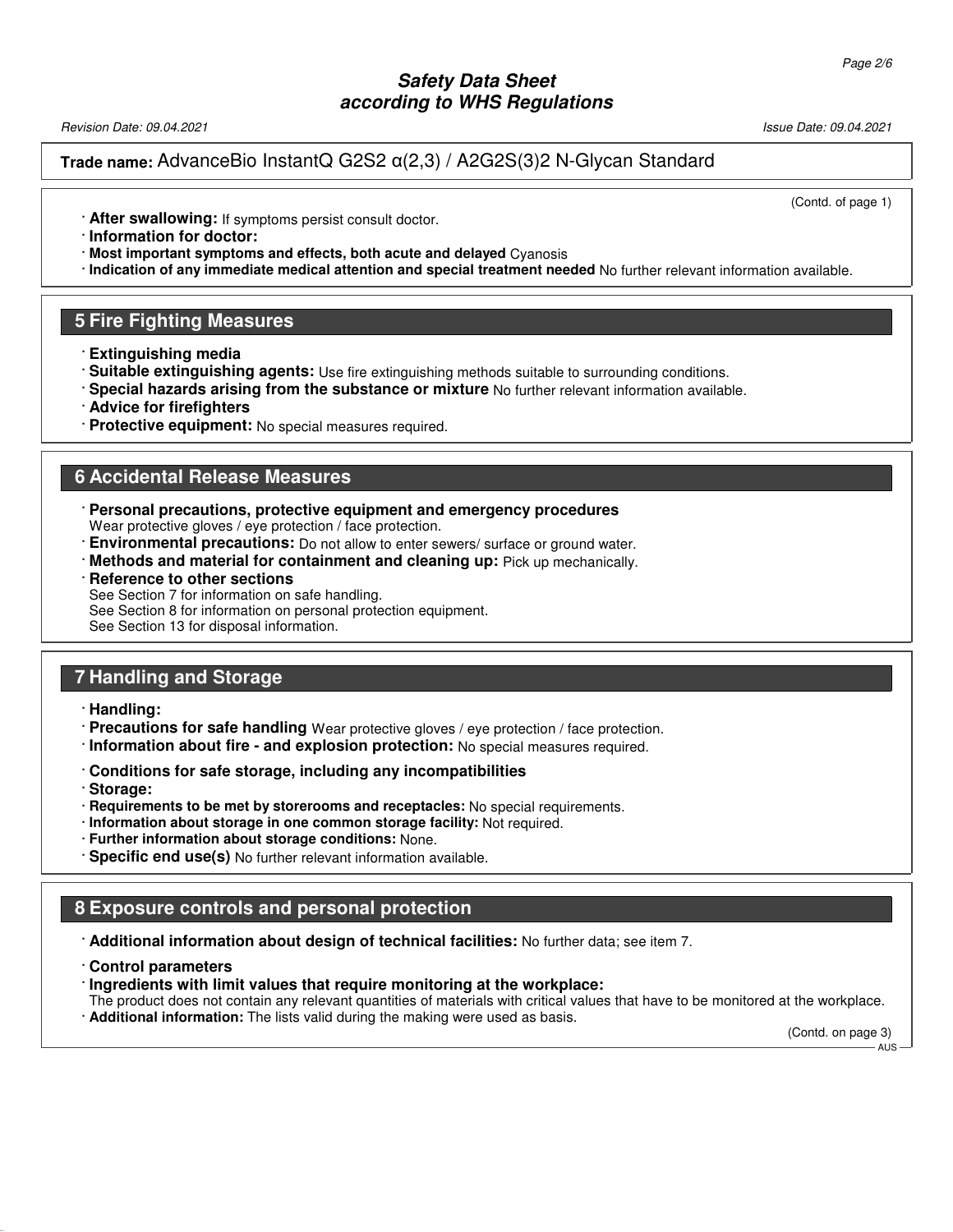Revision Date: 09.04.2021 2021 2021 20:04.2021 20:04.2021 20:04.2021 20:04.2021 20:04.2021

#### **Trade name:** AdvanceBio InstantQ G2S2 α(2,3) / A2G2S(3)2 N-Glycan Standard

(Contd. of page 2)

#### · **Exposure controls**

· **Personal protective equipment:**

· **General protective and hygienic measures:**

The usual precautionary measures are to be adhered to when handling chemicals.

- · **Respiratory protection:** Not required.
- · **Protection of hands:**

52.0.1.1

The glove material has to be impermeable and resistant to the product/ the substance/ the preparation.

Selection of the glove material on consideration of the penetration times, rates of diffusion and the degradation

- · **Material of gloves** Wear suitable gloves.
- · **Penetration time of glove material**

The exact break through time has to be found out by the manufacturer of the protective gloves and has to be observed. · **Eye protection:** Wear eye protection / face protection.

#### **9 Physical and Chemical Properties**

| Information on basic physical and chemical properties     |                                               |  |
|-----------------------------------------------------------|-----------------------------------------------|--|
| <b>General Information</b>                                |                                               |  |
| · Appearance:<br>Form:                                    | Powder                                        |  |
| Colour:                                                   | Beige                                         |  |
| · Odour:                                                  | Odourless                                     |  |
| Odour threshold:                                          | Not determined.                               |  |
| · pH-value:                                               | Not applicable.                               |  |
| Change in condition                                       |                                               |  |
| Melting point/freezing point:                             | Undetermined.                                 |  |
| Initial boiling point and boiling range:                  | Undetermined.                                 |  |
| · Flash point:                                            | Not applicable.                               |  |
| · Flammability (solid, gas):                              | Not determined.                               |  |
| · Decomposition temperature:                              | Not determined.                               |  |
| : Auto-ignition temperature:                              | Product is not selfigniting.                  |  |
| <b>Explosive properties:</b>                              | Product does not present an explosion hazard. |  |
| <b>Explosion limits:</b>                                  |                                               |  |
| Lower:                                                    | Not determined.                               |  |
| Upper:                                                    | Not determined.                               |  |
| Vapour pressure:                                          | Not applicable.                               |  |
| · Density:                                                | Not determined.                               |  |
| · Relative density                                        | Not determined.                               |  |
| · Vapour density                                          | Not applicable.                               |  |
| · Evaporation rate                                        | Not applicable.                               |  |
| Solubility in / Miscibility with                          |                                               |  |
| water:                                                    | Soluble.                                      |  |
| · Partition coefficient: n-octanol/water: Not determined. |                                               |  |
| <b>Viscosity:</b>                                         |                                               |  |
| Dynamic:                                                  | Not applicable.                               |  |
|                                                           | (Contd. on page 4)                            |  |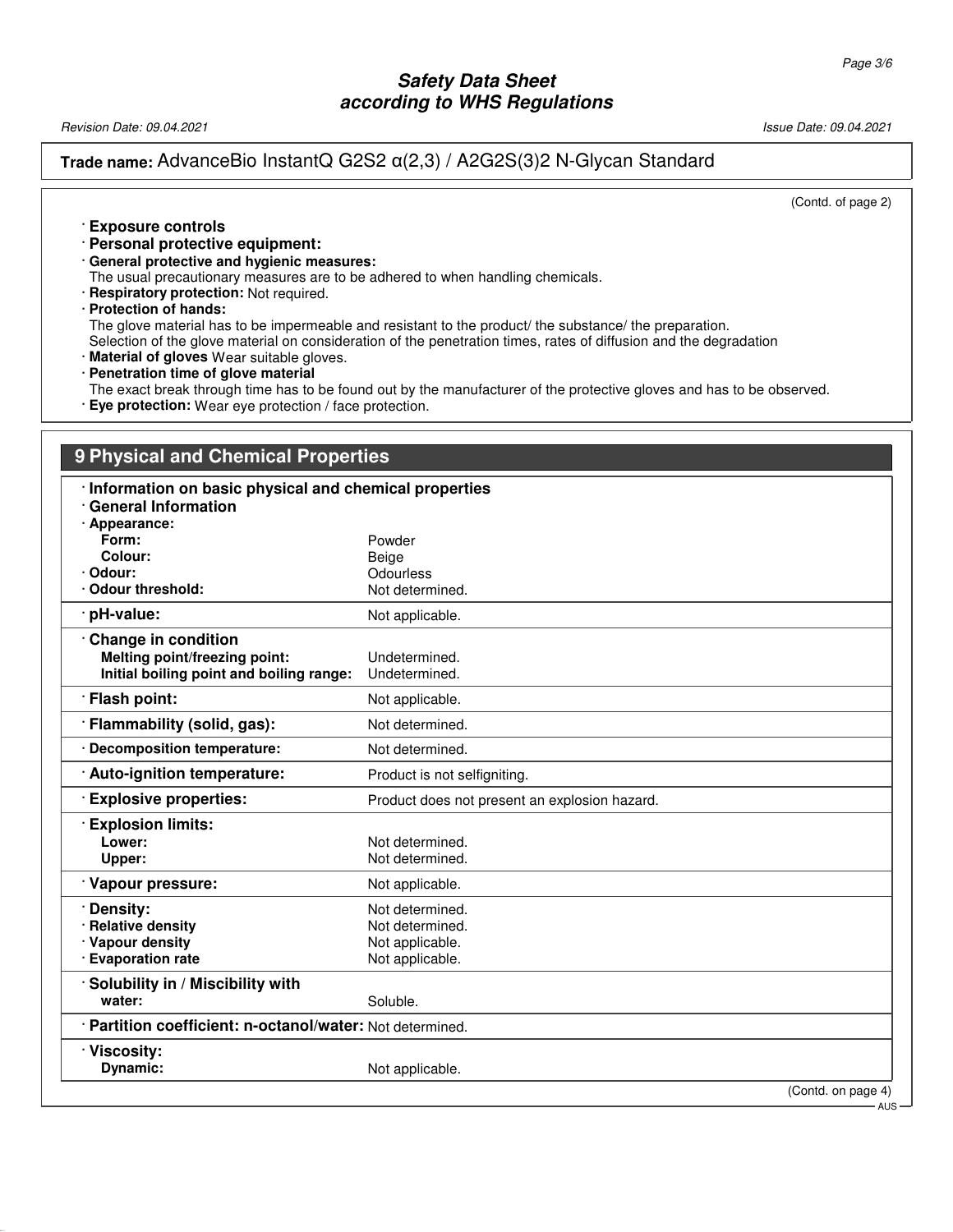Revision Date: 09.04.2021 Issue Date: 09.04.2021

#### **Trade name:** AdvanceBio InstantQ G2S2 α(2,3) / A2G2S(3)2 N-Glycan Standard

|                    |                                            | (Contd. of page 3) |
|--------------------|--------------------------------------------|--------------------|
| Kinematic:         | Not applicable.                            |                    |
| : Solvent content: |                                            |                    |
| Solids content:    | 100.0 $%$                                  |                    |
| Other information  | No further relevant information available. |                    |
|                    |                                            |                    |

#### **10 Stability and Reactivity**

- · **Reactivity** No further relevant information available.
- · **Chemical stability**
- · **Thermal decomposition / conditions to be avoided:** No decomposition if used according to specifications.
- · **Possibility of hazardous reactions** No dangerous reactions known.
- · **Conditions to avoid** No further relevant information available.
- · **Incompatible materials:** No further relevant information available.
- · **Hazardous decomposition products:** No dangerous decomposition products known.

#### **11 Toxicological Information**

- · **Information on toxicological effects**
- · **Acute toxicity**
- · **Primary irritant effect:**
- · **Skin corrosion/irritation** May be harmful in contact with skin.
- · **Serious eye damage/irritation** No irritating effect.
- · **Respiratory or skin sensitisation** No sensitising effects known.
- · **Additional toxicological information:**

The product is not subject to classification according to the calculation method of the General EU Classification Guidelines for Preparations as issued in the latest version.

When used and handled according to specifications, the product does not have any harmful effects to our experience and the information provided to us.

# **12 Ecological Information**

- · **Toxicity**
- · **Aquatic toxicity:** No further relevant information available.
- · **Persistence and degradability** No further relevant information available.
- · **Behaviour in environmental systems:**
- · **Bioaccumulative potential** No further relevant information available.
- · **Mobility in soil** No further relevant information available.
- · **Additional ecological information:**
- · **General notes:**

Water hazard class 1 (German Regulation) (Self-assessment): slightly hazardous for water

Do not allow undiluted product or large quantities of it to reach ground water, water course or sewage system.

- · **Results of PBT and vPvB assessment**
- · **PBT:** Not applicable.

52.0.1.1

· **vPvB:** Not applicable.

(Contd. on page 5) AUS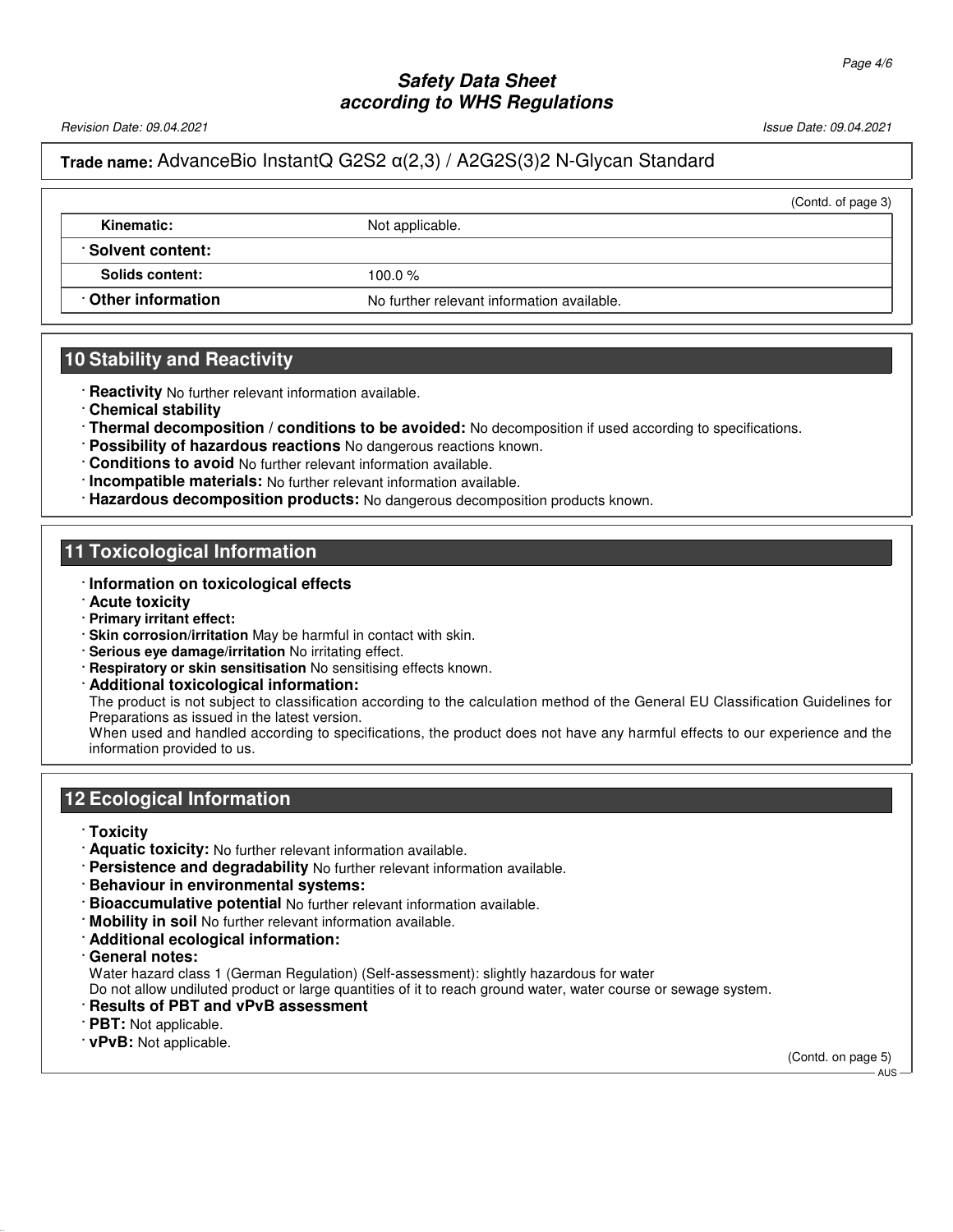Revision Date: 09.04.2021 2021 2021 20:04.2021 20:04.2021 20:04.2021 20:04.2021 20:04.2021

**Trade name:** AdvanceBio InstantQ G2S2 α(2,3) / A2G2S(3)2 N-Glycan Standard

(Contd. of page 4)

· **Other adverse effects** No further relevant information available.

# **13 Disposal considerations**

- · **Waste treatment methods**
- · **Recommendation** Dispose of contents/container in accordance with local/regional/national/international regulations.
- · **Uncleaned packaging:**
- · **Recommendation:** Disposal must be made according to official regulations.
- · **Recommended cleansing agents:** Water, if necessary together with cleansing agents.

| <b>14 Transport information</b>                                                          |                 |
|------------------------------------------------------------------------------------------|-----------------|
| Not Regulated, De minimis Quantities                                                     |                 |
| · UN-Number<br>· ADG, IMDG, IATA                                                         | not regulated   |
| · UN proper shipping name<br>· ADG, IMDG, IATA                                           | not regulated   |
| Transport hazard class(es)                                                               |                 |
| · ADG, ADN, IMDG, IATA<br>· Class                                                        | not regulated   |
| · Packing group<br><b>ADG, IMDG, IATA</b>                                                | not regulated   |
| · Environmental hazards:                                                                 | Not applicable. |
| · Special precautions for user                                                           | Not applicable. |
| Transport in bulk according to Annex II of Marpol and<br>the IBC Code<br>Not applicable. |                 |
| · UN "Model Regulation":                                                                 | not regulated   |

#### **15 Regulatory information**

· **Safety, health and environmental regulations/legislation specific for the substance or mixture**

| · Australian Inventory of Industrial Chemicals                 |                                          |  |
|----------------------------------------------------------------|------------------------------------------|--|
|                                                                | 99-20-7 trehalose                        |  |
|                                                                | 7647-14-5 sodium chloride                |  |
| · Standard for the Uniform Scheduling of Medicines and Poisons |                                          |  |
| None of the ingredients is listed.                             |                                          |  |
|                                                                | · Australia: Priority Existing Chemicals |  |
| None of the ingredients is listed.                             |                                          |  |

· **GHS label elements** Void

· **Hazard pictograms** Void

· **Signal word** Void

52.0.1.1

(Contd. on page 6)

AUS